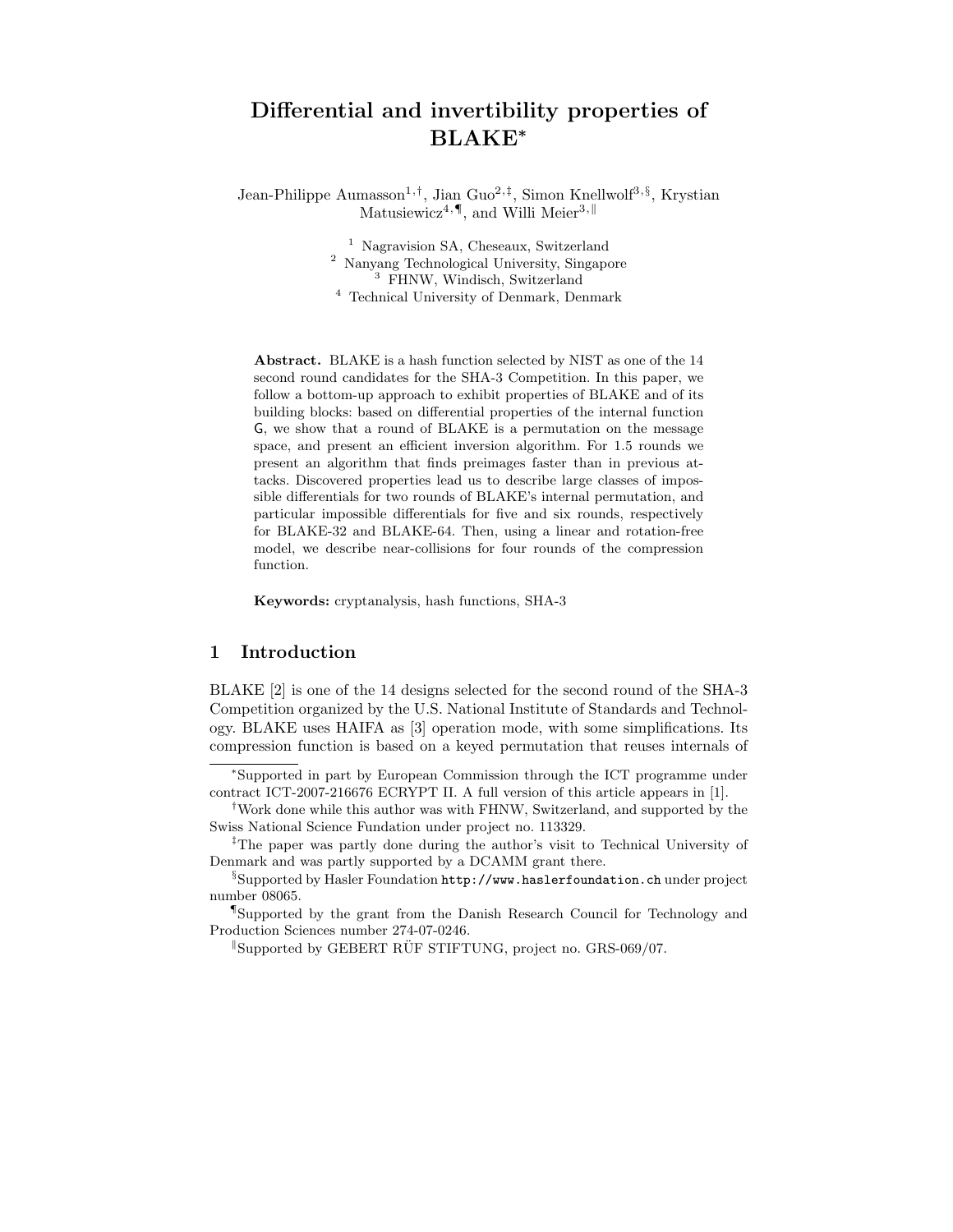the stream cipher ChaCha [4]. Wordwise operations are integer addition, XOR, and rotation (AXR). Depending on the output length BLAKE works on 32-bit or 64-bit words. If necessary we refer to the specific instances by BLAKE-32 and BLAKE-64 respectively.

In a previous work, Ji and Liangyu [5] presented a preimage attack on roundreduced versions of BLAKE-32 and BLAKE-64 with up to 2.5 rounds (out of 10 and 14 respectively). In particular they described a method with complexity 2 <sup>192</sup> to find preimages of BLAKE-32 reduced to 1.5 rounds.

Contribution of this paper. We establish differential properties of the permutation used in the compression function of BLAKE and investigate invertibility of one and more rounds. Following a bottom-up approach, we first state differential properties of the core function G. We exploit them to show injectivity of one round of the permutation with respect to the message space. We derive explicit input-output equations for G, which yield an efficient algorithm to invert one round and an improved algorithm to find a preimage of 1.5 rounds (in  $2^{128}$  for BLAKE-32). Then we exploit differential properties of G to find large classes of impossible differentials for one and two rounds, and specific impossible differentials for five and six rounds of BLAKE-32 and BLAKE-64 respectively. Using a linear and rotation-free model of G we find near-collisions for the compression function reduced to four rounds.

# 2 Preliminaries

This section describes the compression function of BLAKE and then fixes notations used in the rest of this paper. A complete specification of BLAKE can be found in [2].

#### 2.1 The compression function of BLAKE

The compression function of BLAKE processes a  $4\times 4$  state of 16 words  $v_0, \ldots, v_{15}$ . This state is initialized by a chaining value  $h_0, \ldots, h_7$ , a salt  $s_0, \ldots, s_3$ , a counter  $t_0, t_1$ , and constants  $k_0, \ldots, k_7$  as depicted below:

$$
\begin{pmatrix} v_0 & v_1 & v_2 & v_3 \ v_4 & v_5 & v_6 & v_7 \ v_8 & v_9 & v_{10} & v_{11} \ v_{12} & v_{13} & v_{14} & v_{15} \end{pmatrix} \leftarrow \begin{pmatrix} h_0 & h_1 & h_2 & h_3 \ h_4 & h_5 & h_6 & h_7 \ s_0 \oplus k_0 & s_1 \oplus k_1 & s_2 \oplus k_2 & s_3 \oplus k_3 \ t_0 \oplus k_4 & t_0 \oplus k_5 & t_1 \oplus k_6 & t_1 \oplus k_7 \end{pmatrix}
$$

The initial state is processed by 10 or 14 rounds for BLAKE-32 and BLAKE-64 respectively. A round is composed of a column step:

 $\mathsf{G}_{0}(v_{0}, v_{4}, v_{8}, v_{12}) \ \mathsf{G}_{1}(v_{1}, v_{5}, v_{9}, v_{13}) \ \mathsf{G}_{2}(v_{2}, v_{6}, v_{10}, v_{14}) \ \mathsf{G}_{3}(v_{3}, v_{7}, v_{11}, v_{15})$ 

followed by a diagonal step:

 $G_4(v_0, v_5, v_{10}, v_{15})$   $G_5(v_1, v_6, v_{11}, v_{12})$   $G_6(v_2, v_7, v_8, v_{13})$   $G_7(v_3, v_4, v_9, v_{14})$ .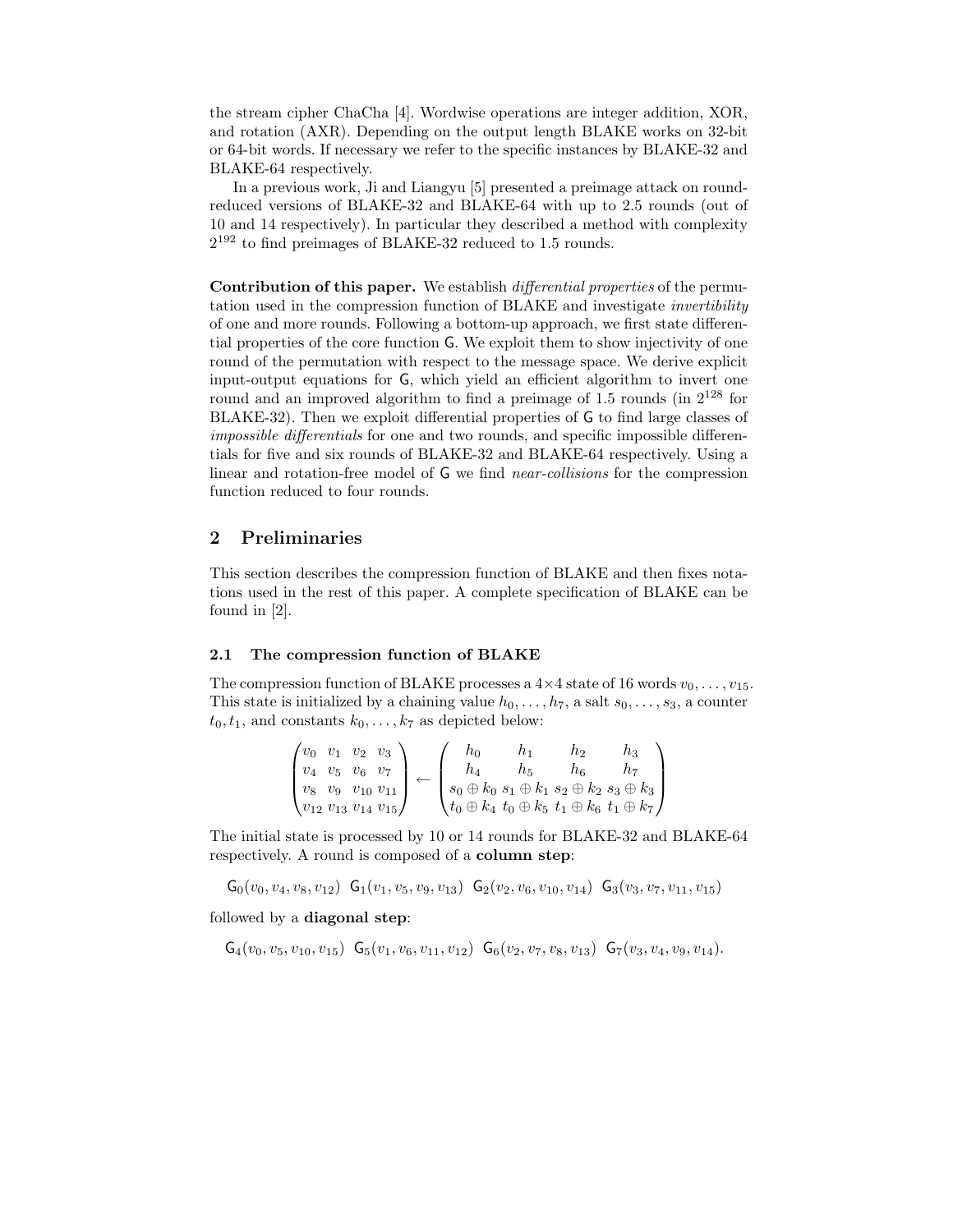The G function depends on a *position index s*  $\in \{0, \ldots, 7\}$  (indicated as subscript), a round index  $r \geq 0$ , a message block  $m_0, \ldots, m_{15}$ , and constants  $k_0, \ldots, k_{15}$ . At round r of BLAKE-32,  $\mathsf{G}_s(a, b, c, d)$  computes

| $1: a \leftarrow (a+b) + (m_i \oplus k_j)$ | $5: a \leftarrow (a+b) + (m_j \oplus k_i)$ |
|--------------------------------------------|--------------------------------------------|
| $2: d \leftarrow (d \oplus a) \ggg 16$     | $6:d \leftarrow (d \oplus a) \ggg 8$       |
| $3: c \leftarrow (c+d)$                    | $7: c \leftarrow (c+d)$                    |
| $4:b \leftarrow (b \oplus c) \ggg 12$      | $8:b \leftarrow (b \oplus c) \ggg 7$       |

with  $i = \sigma_r(2s)$  and  $j = \sigma_r(2s + 1)$ , where  $\{\sigma_r\}$  is a family of permutations of  ${0, \ldots, 15}$ . In BLAKE-64, the only differences—besides the word size—are the rotation constants, respectively set to 32, 25, 16, and 11.

For a fixed message block  $m$ ,  $G$  is invertible and so a series of rounds is a permutation of the state. One may view the permutation as a block cipher with key m. After the 10 or 14 rounds the new chaining value  $h'_0, \ldots, h'_7$  is computed as

| $h'_0 \leftarrow h_0 \oplus s_0 \oplus v_0 \oplus v_8$    | $h'_4 \leftarrow h_4 \oplus s_0 \oplus v_4 \oplus v_{12}$ |
|-----------------------------------------------------------|-----------------------------------------------------------|
| $h'_1 \leftarrow h_1 \oplus s_1 \oplus v_1 \oplus v_9$    | $h'_5 \leftarrow h_5 \oplus s_1 \oplus v_5 \oplus v_{13}$ |
| $h'_2 \leftarrow h_2 \oplus s_2 \oplus v_2 \oplus v_{10}$ | $h'_6 \leftarrow h_6 \oplus s_2 \oplus v_6 \oplus v_{14}$ |
| $h'_3 \leftarrow h_3 \oplus s_3 \oplus v_3 \oplus v_{11}$ | $h'_7 \leftarrow h_7 \oplus s_3 \oplus v_7 \oplus v_{15}$ |

Observe that in the definition of G, we write the first line as " $a \leftarrow (a + b) +$  $(m_i \oplus k_j)$ ", instead of " $a \leftarrow a+b+(m_i \oplus k_j)$ ". This is to avoid ordering ambiguities when computing probabilities of differential characteristics. For instance, a difference in  $m_i$  propagates through one addition in the former case, and through two additions in the latter, when interpreted as " $a \leftarrow a + (b + (m_i \oplus k_i))^n$ , idem for the fifth line. Clearly, one can simultaneously use different characteristics in this model as being equivalent to a single characteristic in a model that does not make any assumption on the order of the operations.

#### 2.2 Notations

The symbols ∧ and ∨ denote logical AND and OR. Numbers in hexadecimal basis are written in typewriter (for example, ABCDEF01). A *difference*  $\Delta$  always means a difference with respect to XOR, that is, two words  $m$  and  $m'$  have the difference  $\Delta$  if  $m \oplus \Delta = m'$ . The Hamming weight of word m is denoted  $|m|$ , the Hamming weight of  $(m \wedge 7FF \cdots FF)$ , that is, the Hamming weight of m excluding the most significant bit (MSB), is denoted  $\|m\|$ . A *differential characteristic* (DC) for BLAKE is the sequence of differences followed through application of addition, XOR, and rotation. In contrast a differential only consists in a pair of input and output differences.

When analyzing the differential behavior of the G function, we use the following notation:

 $\Delta a$ : initial difference in a

 $\Delta \hat{a}$  : difference in the intermediate value of a set at line 1

 $\Delta a'$ : final difference in a

 $\Delta_i$ : difference in  $m_i$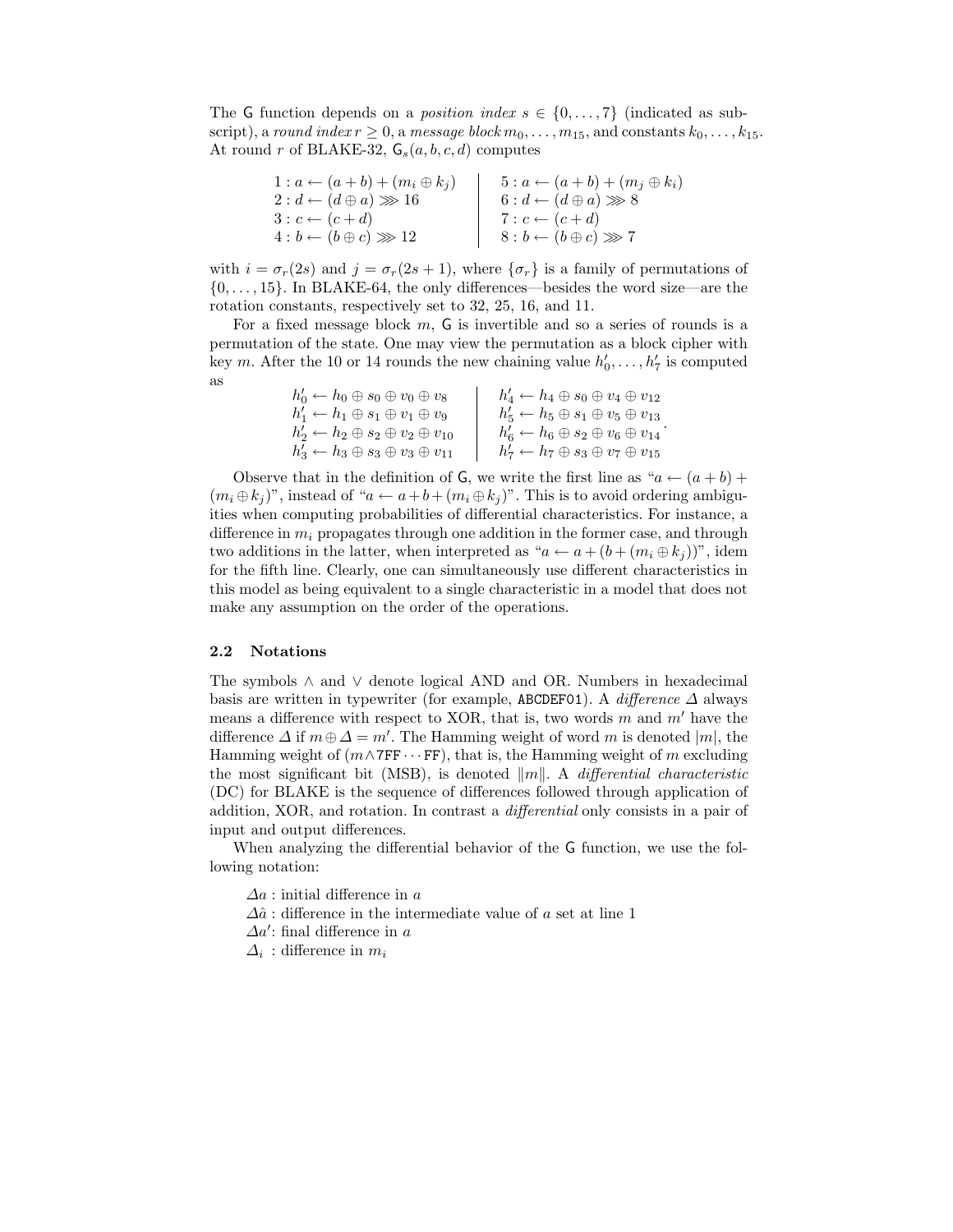Analogous notations are used for differences in b, c, d, and  $m_i$ . For instance, if  $\Delta a = \Delta_i = 0$  and  $\Delta b = 80 \cdots 00$ , then  $\Delta \hat{a} = 80 \cdots 00$ .

# 3 Differential properties of the G function

This section enumerates properties of the G function. We first consider the case of differences in  $m_i$  and  $m_j$  only, and then consider the general case with input differences in the state. Finally we briefly look at the inverse of G.

#### 3.1 Differences in the message words only

All statements below assume zero input difference in the state words, that is,  $\Delta a = \Delta b = \Delta c = \Delta d = 0.$ 

**Proposition 1.** If  $(\Delta_i = 0) \wedge (\Delta_j \neq 0)$ , then  $(\Delta a' \neq 0) \wedge (\Delta b' \neq 0) \wedge (\Delta c' \neq 0)$ 0)  $\wedge$   $(\Delta d' \neq 0)$ .

*Proof.* If there is no difference in  $m_i$  then there is no difference in a, b, c, and d after the first four lines of G. Thus a difference  $\Delta$  in  $m_i$  always gives a nonzero difference  $\Delta'$  in a. Then, d always has a difference  $(\Delta' \gg 8)$ , which propagates to a nonzero difference  $\Delta''$  to c, and finally b has difference  $(\Delta'' \ggg 7)$ . □

**Proposition 2.** If  $\Delta_i \neq 0$ , then

$$
(\Delta a' = 0) \Rightarrow (\Delta d' \neq 0)
$$
  
\n
$$
(\Delta b' = 0) \Rightarrow (\Delta c' \neq 0)
$$
  
\n
$$
(\Delta d' = 0) \Rightarrow (\Delta b' \neq 0) \land (\Delta d' \neq 0)
$$
  
\n
$$
(\Delta d' = 0) \Rightarrow (\Delta a' \neq 0) \land (\Delta c' \neq 0)
$$

*Proof.* We show that in the output,  $a$  and  $d$  cannot be both free of difference, idem for  $d$  and  $c$ , and for  $b$  and  $c$ . By a similar argument as in the proof of Proposition 1, after the first four lines of G the four state words have nonzero differences. In particular, the state has differences  $(\Delta', \Delta'' \gg 12, \Delta'', \Delta' \gg 16)$ , for some nonzero  $\Delta'$  and  $\Delta''$ . Suppose that we obtain  $\Delta a' = 0$ . Then we must have  $\Delta d' = (\Delta' \ggg 24)$ . Hence a and d cannot be both free of difference. Similarly, cancelling the difference  $\Delta''$  in c requires a difference in d, thus c and  $d$  cannot be both free of difference. Finally, to cancel the difference in  $b, c$  must have a difference, thus b and c cannot be both free of difference.  $□$ 

Two corollaries immediately follow from Proposition 1 and Proposition 2.

Corollary 1. If  $(\Delta_i \vee \Delta_j) \neq 0$ , then there are differences in at least two output words.

Corollary 2. All differentials with an output difference of one of the following forms are impossible:

$$
(\Delta, 0, 0, 0)
$$
  $(0, \Delta, 0, 0)$   $(\Delta, 0, 0, \Delta')$   $(\Delta, 0, \Delta', 0)$   
 $(0, 0, \Delta, 0)$   $(0, 0, 0, \Delta)$   $(\Delta, \Delta', 0, 0)$   $(0, \Delta, \Delta', 0)$ 

for some nonzero  $\Delta$  and  $\Delta'$ , and for any  $\Delta_i$  and  $\Delta_j$ .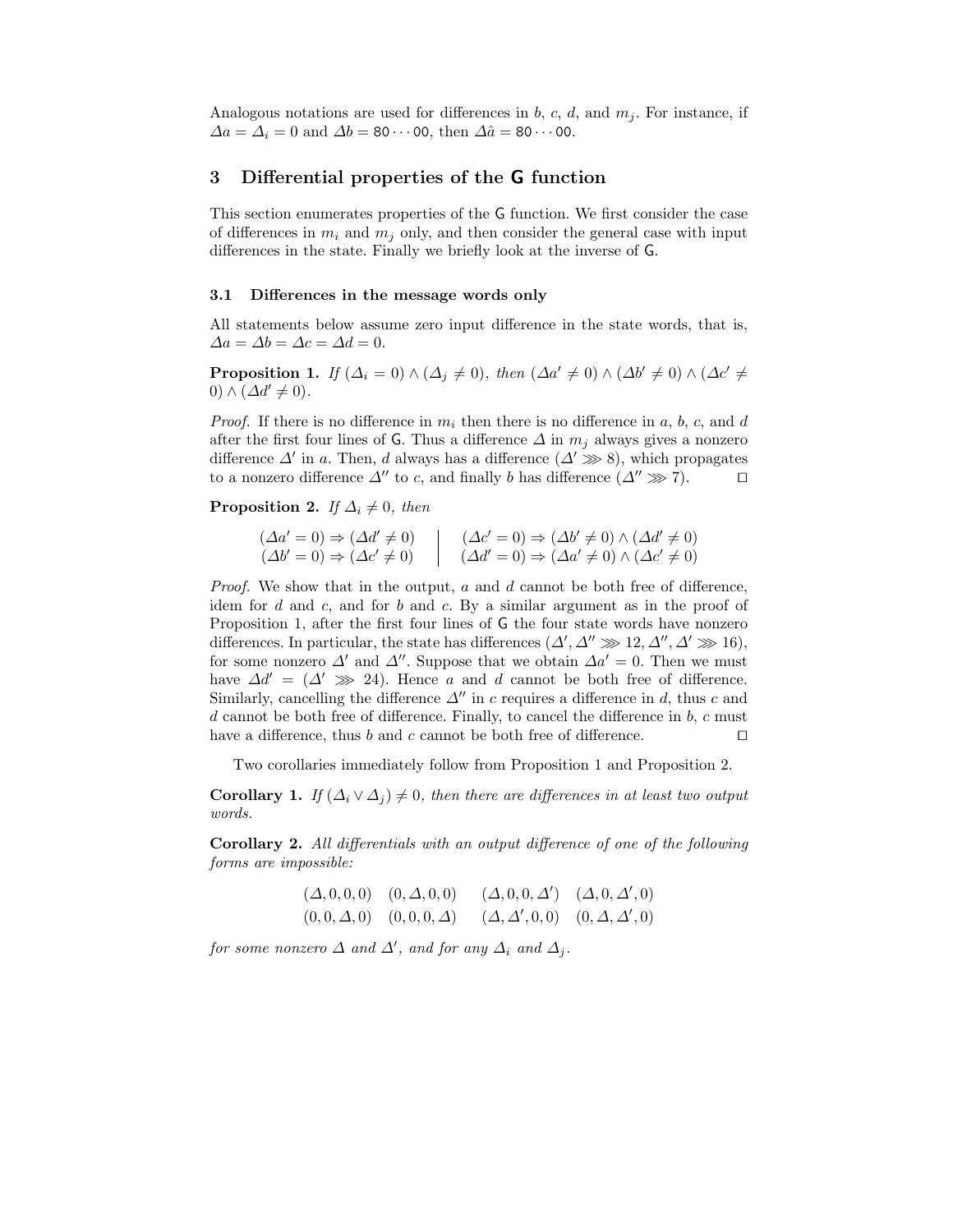Note that output differences of the form  $(0, \Delta, 0, \Delta')$  are possible. For instance, if  $\Delta_i = (\Delta_i \gg 4)$ , then the output difference obtained by linearization is  $(0, \Delta_i \gg 4)$ 3, 0,  $\Delta_i$ ). For such a  $\Delta_i$ , highest probability  $2^{-28}$  is achieved for  $\Delta = 888888888$ .

A consequence of Corollary 2 is that a difference in at least one word of  $m_7, \ldots, m_{15}$  gives differences in at least two output words after the first round. This yields the following upper bounds on the probabilities of DCs.

**Proposition 3.** A DC with input difference  $\Delta_i$ ,  $\Delta_j$  has probability at most 2<sup>-1</sup> if  $(\Delta_i = 0) \wedge (\Delta_j \neq 0)$ , at most  $2^{-6}$  if  $(\Delta_i \neq 0) \wedge (\Delta_j = 0)$  and at most  $2^{-5}$  if  $(\Delta_i \neq 0) \wedge (\Delta_j \neq 0).$ 

A proof is given in the full version of this article [1].

#### 3.2 General case

Statements below no longer assume zero input difference in the state words.

**Proposition 4.** If  $\Delta a' = \Delta b' = \Delta c' = \Delta d' = 0$ , then  $\Delta b = \Delta c = 0$ .

*Proof.* First, when  $\Delta_i = \Delta_j = 0$ , collisions do not exist since G is a permutation for fixed  $m_i$  and  $m_j$ . So we must have differences in  $m_i$  and/or  $m_j$ . By Proposition 6, in  $G^{-1}$  a difference in  $m_i$  and/or  $m_j$  cannot affect b and c, hence a collision for G needs no difference in b and c.  $□$ 

In other words, a collision for  $G$  requires zero difference in the initial  $b$  and  $c$ . For instance, collisions can be obtained for certain differences  $\Delta a$ ,  $\Delta_i$ , and zero differences in the other input words. Indeed at line 1 of the description of  $\mathsf{G}, \Delta a$ propagates to  $(a + b)$  with probability  $2^{-\|\Delta a\|}$ ,  $\Delta_i$  propagates to  $(m_i \oplus k_j)$  with probability one, and finally  $\Delta a$  eventually cancels  $\Delta_i$ . Note that a collision for G with difference 888888888 in both  $m_{11}$  and a is used in §6 to find near-collisions for a modified version of BLAKE-32 with 4 rounds.

The following result directly follows from Proposition 4.

Corollary 3. The following classes of differentials for G are impossible:

$$
(\Delta, \Delta', \Delta'', \Delta''') \mapsto (0, 0, 0, 0)
$$
  

$$
(\Delta, 0, \Delta'', \Delta''') \mapsto (0, 0, 0, 0)
$$
  

$$
(\Delta, \Delta', 0, \Delta''') \mapsto (0, 0, 0, 0)
$$

for nonzero  $\Delta'$  and  $\Delta''$ , possibly zero  $\Delta$  and  $\Delta'''$ , and any  $\Delta_i$  and  $\Delta_j$ .

Many other classes of impossible differentials for G exist. For example, if  $\Delta a' \neq 0$ and  $\Delta b' = \Delta c' = \Delta d' = 0$ , then  $\Delta b = 0$ .

**Proposition 5.** The only DCs with probability one give  $\Delta a' = \Delta b' = \Delta c'$  $\Delta d' = 0$  and have either

- $-\Delta_i = \Delta a = 800 \cdots 00$  and  $\Delta b = \Delta c = \Delta d = \Delta_j = 0;$
- $-\Delta_j = \Delta a = \Delta d = 800 \cdots 00 \text{ and } \Delta b = \Delta c = \Delta_i = 0;$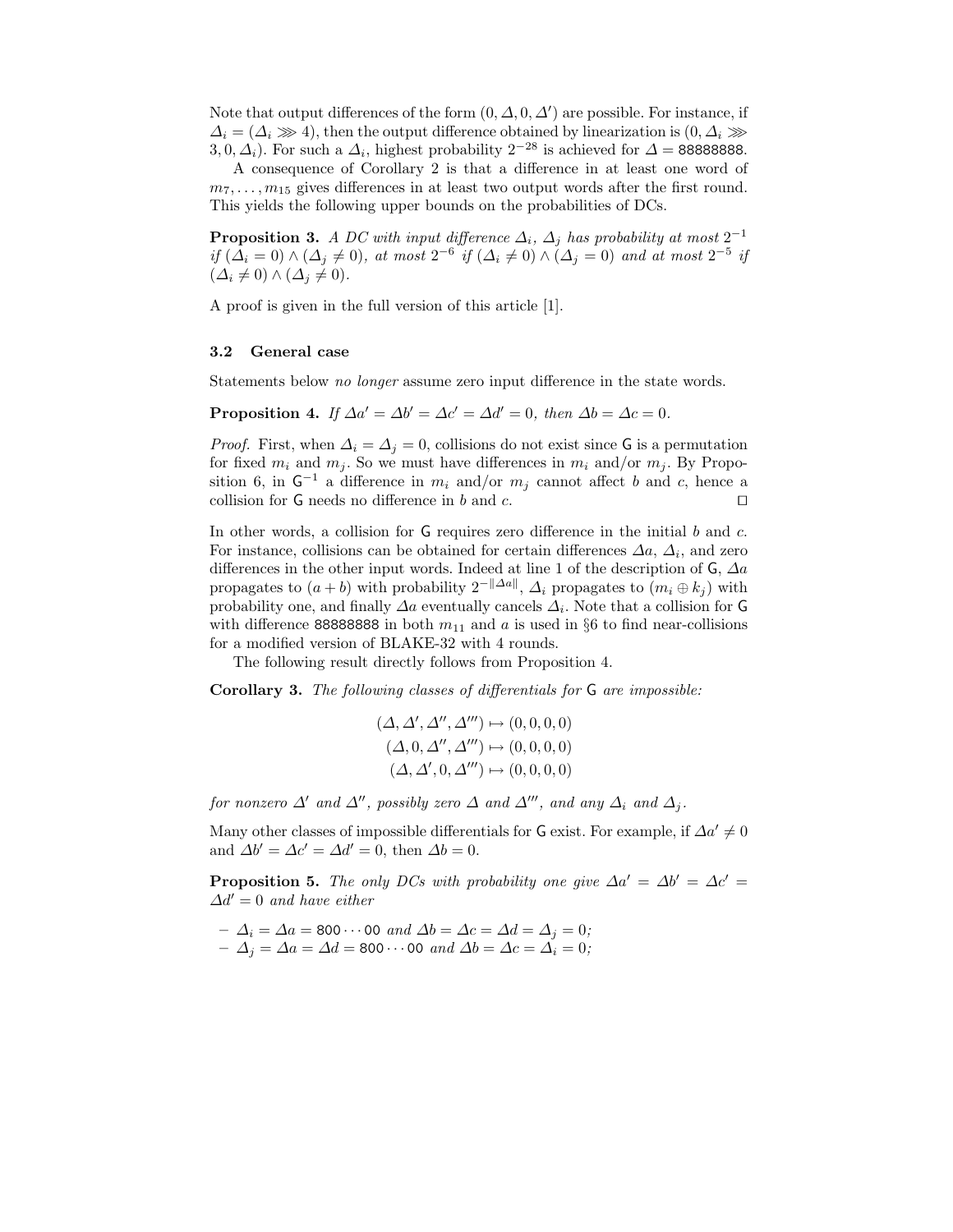```
-\Delta_i = \Delta_j = \Delta d = 800 \cdots 00 and \Delta a = \Delta b = \Delta c = 0.
```
*Proof.* The difference  $(800 \cdots 00)$  is the only difference whose differential probability is one. Hence probability-1 DCs must only have differences active in additions. By enumerating all combinations of MSB differences in the input, one observes that the only valid ones have either MSB difference in  $\Delta_i$  and  $\Delta a$ , in  $\Delta_j$  and  $\Delta a$  and  $\Delta d$ , or in  $\Delta_i$  and  $\Delta j$  and  $\Delta d$ .

For constants  $k_i$  equal to zero, more probability-1 differentials can be obtained using differences with respect to integer addition.

## 3.3 Properties of  $\mathsf{G}^{-1}$

At round  $r$ , the inverse of  $G_s$  of BLAKE-32 computes

| $1:b \leftarrow c \oplus (b \lll 7)$       | $5:b\leftarrow c\oplus (b\ll 12)$          |
|--------------------------------------------|--------------------------------------------|
| $2: c \leftarrow c - d$                    | $6: c \leftarrow c - d$                    |
| $3: d \leftarrow a \oplus (d \lll 8)$      | $7: d \leftarrow a \oplus (d \lll 16)$     |
| $4: a \leftarrow a - b - (m_j \oplus k_i)$ | $8: a \leftarrow a - b - (m_i \oplus k_j)$ |

where  $i = \sigma_r(2s)$  and  $j = \sigma_r(2s + 1)$ . Unlike G, G<sup>-1</sup> has low flow dependency: two consecutive lines can be computed simultaneously and independently, with concurrent access to one variable.

Many properties of  $G^{-1}$  can be deduced from the properties of G. For example, probability-1 DCs for  $G^{-1}$  can be directly obtained from Proposition 5. We report two particular properties of  $G^{-1}$ . The first one follows directly from the description of  $G^{-1}$ .

**Proposition 6.** In  $G^{-1}$ , the final values of b and c do not depend on the message words  $m_i$  and  $m_j$ . In particular, b depends only on the initial b, c, and d.

That is, when inverting  $\mathsf G$ , *initial b* and c depend only on the choice of the image  $(a, b, c, d)$ , not on the message.

The following property follows from the observation in Proposition 3.

Proposition 7. There exists no DC that gives collisions with probability one.

Properties of  $G^{-1}$  are exploited in §4 to find impossible differentials.

#### 4 Impossible differentials

An impossible differential (ID) is a pair of input and output differences that cannot occur. This section studies IDs for several rounds of the permutation of BLAKE. First we exploit properties of the G function to describe IDs for one and two rounds. Then we apply a miss-in-the-middle strategy to reach up to five and six rounds.

To illustrate IDs we use the following color code: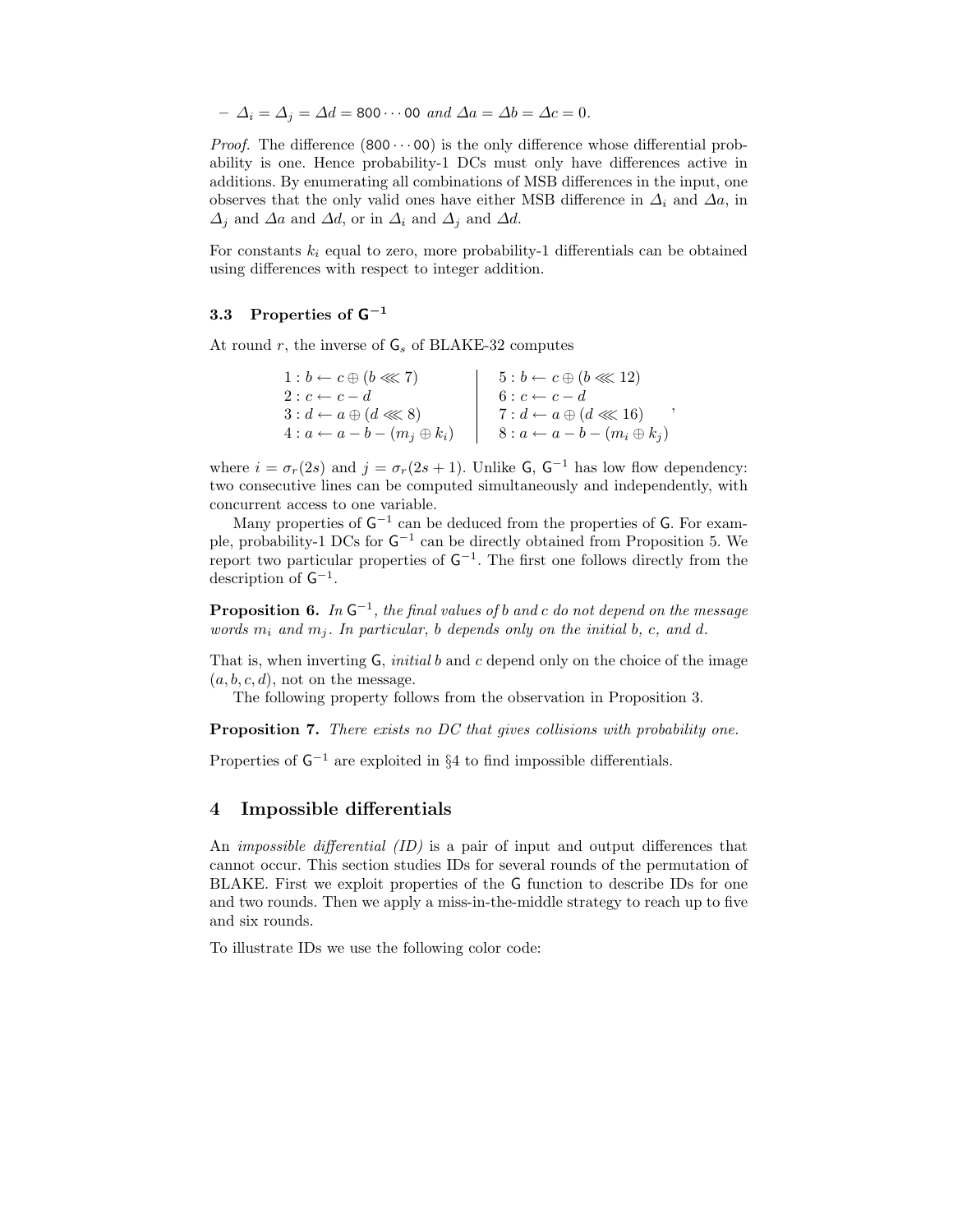absence of difference undetermined (possibly zero) difference undetermined or partially determined nonzero difference totally determined nonzero difference

### 4.1 Impossible differentials for one round

The following statement describes many IDs for one round of BLAKE's permutation.

Proposition 8. All differentials for one round (of any index) with no input difference in the initial state, any difference in the message block, and an output with difference in a single diagonal of one of the forms in Corollary 2, are impossible.

*Proof.* We give a general proof for the central diagonal  $(v_0, v_5, v_{10}, v_{15})$ ; the proof directly generalizes to the other diagonals of the state. We distinguish two cases:

- 1. No differences are introduced in the column step: the result directly follows from Proposition 4 and Corollary 2.
- 2. Differences are introduced in the column step: recall that if  $\Delta b \neq 0$  or  $\Delta c \neq 0$ , then one cannot obtain a collision for G (see Proposition 4); in particular, if there is a difference in one of the two middle rows of the state before the diagonal step, then the corresponding diagonal cannot be free of difference after.

We reason ad absurdum: if a difference was introduced in the column step in the first or in the fourth column, then there must be a difference in the corresponding b or c (for output differences with  $\Delta b' = \Delta c' = 0$  are impossible after the column step, see Corollary 2). That is, one diagonal distinct from the central diagonal must have differences.

We deduce that any state after one round with difference only in the central diagonal must be derived from a state with differences only in the second or in the third column. In particular, when applying G to the central diagonal, we have  $\Delta a = \Delta d = 0$ . From Proposition 2, we must thus have  $\Delta a' \neq 0$ ,  $\Delta c' \neq 0$ , and  $\Delta d' \neq 0$ . In particular, the output differences in Corollary 2 cannot be reached.

We have shown that after one round of BLAKE, differences in the message block cannot lead to a state with only differences in the central diagonal, such that the difference is one of the differences in Corollary 2. The proof directly extends to any of the three other diagonals. ⊓⊔

To illustrate Proposition 8, which is quite general and covers a large set of differentials, Fig. 1 presents two examples corresponding to the two cases in the proof.

Note that our finding of IDs with zero difference in the initial and in the final state is another way to prove Proposition 9.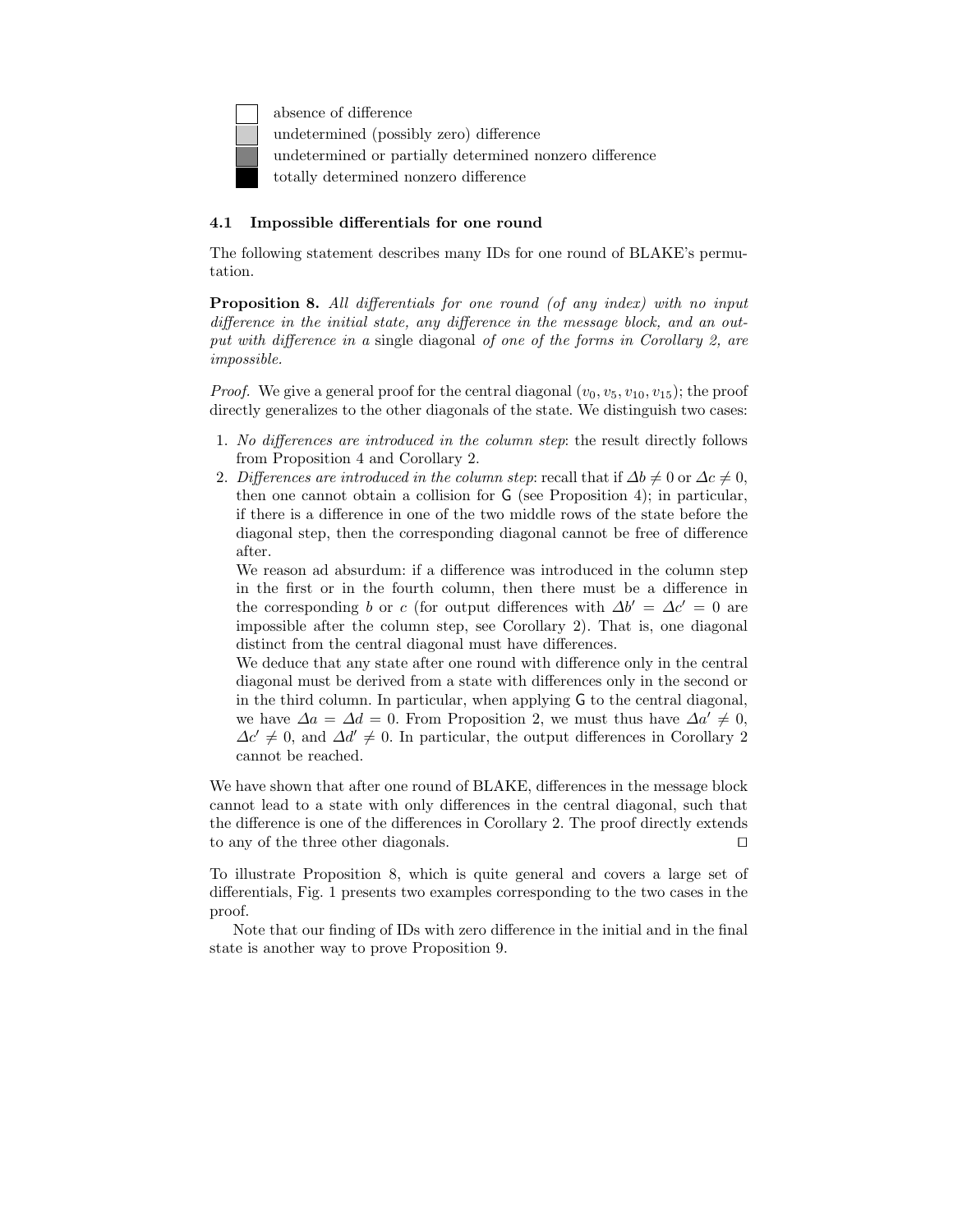

Fig. 1. Illustration of IDs after one round: when there is no difference introduced in the column step (top), and when there is one or more (bottom).

#### 4.2 Extension to two rounds

We can directly extend the IDs identified above to two rounds, by prepending a probability-1 DC leading to a zero difference in the state after one round. For example, differences 800 $\cdots$ 00 in  $m_0$  and in  $v_0$  always lead to zero-difference state after the first round.

By Proposition 8, a state with differences only in  $v_0$  and  $v_{10}$  cannot be reached after one round when starting from zero-difference states. Therefore, differences 800 $\cdots$ 00 in  $m_0$  and  $v_0$  cannot lead to differences only in  $v_0$  and  $v_{10}$  after two rounds. This example is illustrated in Fig. 2.



Fig. 2. Examples of IDs for two rounds: given difference 800 $\cdots$  00 in  $m_0$  and  $v_0$  (top), or in  $m_2, m_6, v_1, v_3$  (bottom).

#### 4.3 Miss in the middle

The technique called *miss-in-the-middle* [6] was first applied to identify IDs in block ciphers (for instance, DEAL [7] and AES [8, 9]). Let  $\Pi = \Pi_0 \circ \Pi_1$  be a permutation. A miss-in-the-middle approach consists in finding a differential  $(\alpha \mapsto \beta)$  of probability one for  $\Pi_1$  and a differential  $(\gamma \mapsto \delta)$  of probability one for  $\Pi_0^{-1}$ , such that  $\beta \neq \delta$ . The differential  $(\alpha \mapsto \delta)$  thus has probability zero and so is an ID for  $\Pi$ . The technique can be generalized to *truncated differentials*,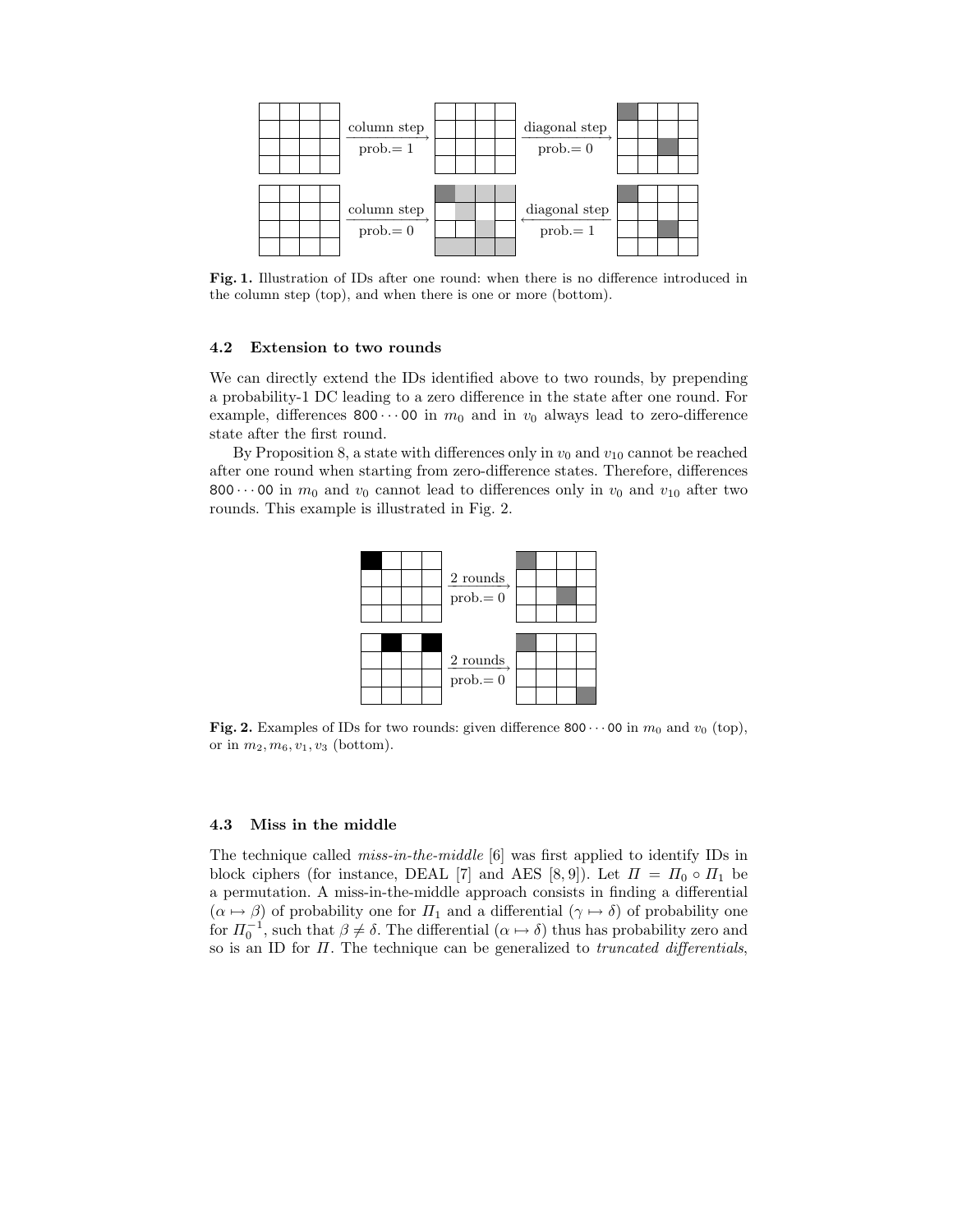that is, to differentials  $\beta$  and  $\delta$  that only concern a subset of the state. Below we apply such a generalized miss-in-the-middle to the permutation of BLAKE. We expose separately the application to BLAKE-32 and to BLAKE-64. The strategy is similar for both:

- 1. Start with a probability-1 differential with difference in the state and in the message so that difference vanish until the second round.
- 2. Look for bits that are changed (or not) with probability one after a few more rounds, given this difference.
- 3. Do same as step 2 in the backwards direction, starting from the final difference.

Good choices of differences are those that maximize the delay before the input of the first difference, more precisely, those such that the message word with the difference appears in the second position of a diagonal step forwards, and in the first position of a column step backwards. The goal is to minimize diffusion so as to maximize the chance of probability-1 truncated differentials.



Fig. 3. Miss-in-the-middle for BLAKE-32, given the input differences 80000000 in  $m_2$ and  $v_1$ . The two differences in dark gray are incompatible, thus the impossibility. In the forward direction, 2.5 rounds are two rounds plus a column step; backwards, 2 inverse rounds plus an inverse diagonal step.

Application to BLAKE-32. We consider a difference 80000000 in the initial state in  $v_1$ , and in the message block word  $m_2$ ; we have that

- Forwards, differences in  $v_1$  and  $m_2$  cancel each other at the beginning of the column step and no difference is introduced until the diagonal step of the second round in which  $m_2$  appears as  $m_j$  in  $\mathsf{G}_5$ ; after the column step of the third round (that is, after 2.5 rounds), we observe that bits<sup>5</sup> 35, 355, 439, and 443 are always changed in the state.
- Backwards, we start from a state free of difference, and  $m_2$  introduces a difference at the end of the first inverse round, as it appears as  $m_i$  in the column step's  $G_2$ ; after 2.5 inverse rounds, we observe that bits 35, 355, 439, and 433 are always unchanged.

<sup>&</sup>lt;sup>5</sup>Here, bit 35 is the fourth most significant bit of the second state word  $v_1$ , bit 355 is the fourth most significant bit of  $v_{11}$ , etc.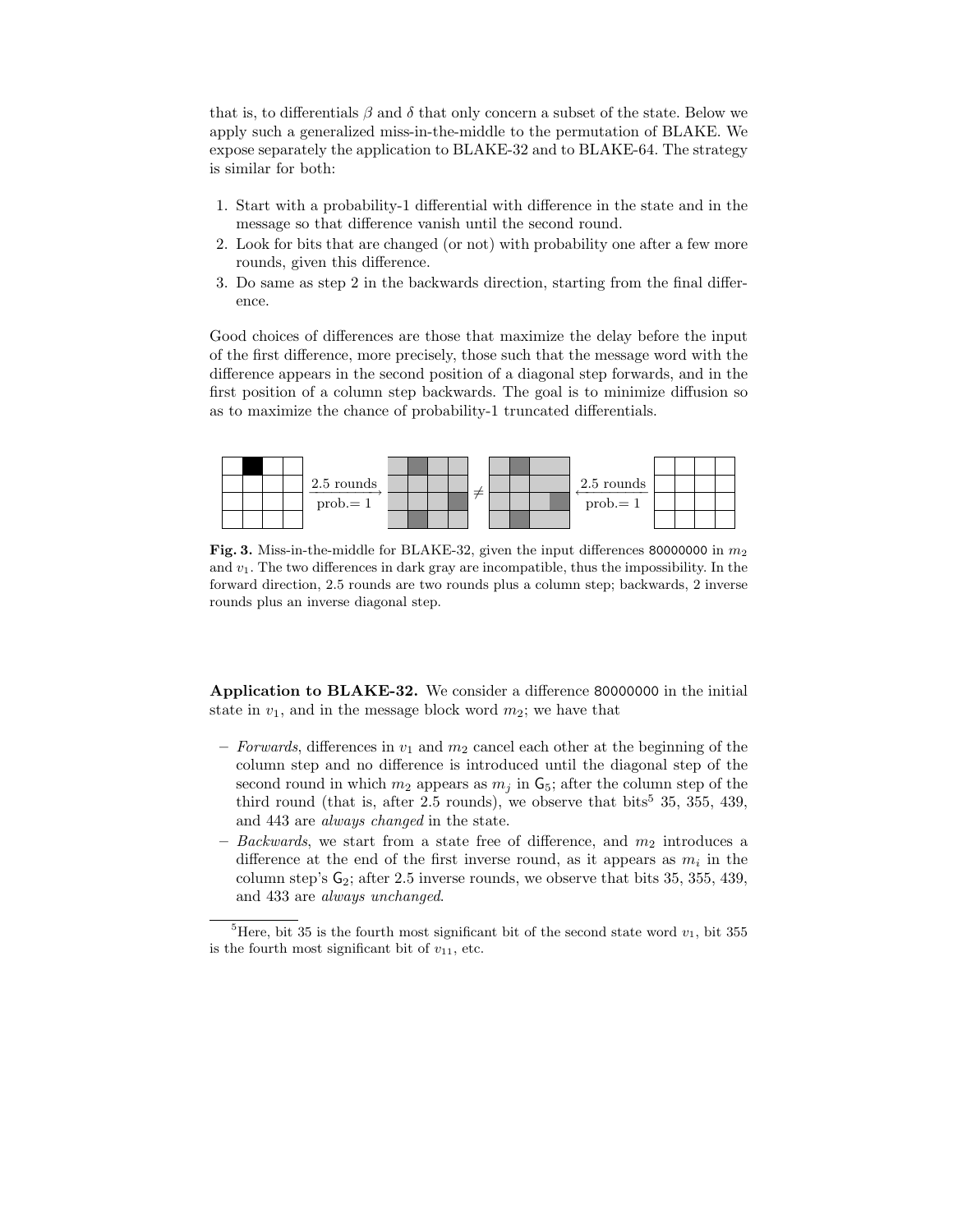The probability-1 differentials reported above were first discovered empirically, and could be verified analytically by tracking differences, distinguishing bits with probability-1 (non-) difference, and other bits.

We deduce from the observations above that difference 80000000 in  $v_1$  and  $m<sub>2</sub>$  cannot lead to a state free of difference after five rounds. We thus identified a 5-round ID for the permutation of BLAKE-32. Fig. 3 gives a graphical description of the ID.

Application to BLAKE-64. For BLAKE-64, we follow a similar approach as for BLAKE-32, with MSB difference in  $m_2$  and  $v_1$ . We could detect contradictious probability-1 differentials over three instead of 2.5 rounds, both forwards and backwards. For example, we detected probability-1 inconsistencies for bits 450, 453, 457, 462, and 463 of the state. We obtain an ID for six rounds of the permutation of BLAKE-64.

#### Remarks.

- 1. The probability-1 truncated differentials used above were empirically discovered, but one can easily verify them analytically. For instance, for bit 35 forward (fourth bit of  $v_1$ ), we observe that the state is free of difference until the input of  $m_2$  in the second round in  $\mathsf{G}_5$ , which sets a difference  $\Delta$  = 80000000 in  $v_1$ , and other differences in  $v_6$ ,  $v_{11}$ ,  $v_{12}$ . At the next (third) round, when computing  $G_1$  the only difference occurs in the MSB of  $v_1$ , which gives difference  $\Delta \hat{a} = \Delta$ ,  $\Delta \hat{d} = \Delta \gg 16$ ,  $\Delta \hat{c}$  with no difference in the first 15 bits and a difference in the 16th,  $\Delta\hat{b}$  with no difference in the first three bits and a difference in the fourth; thus we have  $\Delta a'$  with no difference in the first three bits and a difference in the fourth, that is, the bit 35 of the state is always flipped after 2 rounds plus a column step. Similar verification can be realized for the backwards differentials.
- 2. The IDs presented in this section do not lead to IDs for the compression function. This is because a given difference in the output of the compression function can be caused by  $2^{256}$  distinct differences in the final value of the permutation (for BLAKE-32).

### 5 Invertibility of a round

Let  $f^r$  be the function  $\{0,1\}^{512} \times \{0,1\}^{512} \rightarrow \{0,1\}^{512}$ , that for initial state v and message block  $m$  outputs the state after  $r$  rounds of the permutation of BLAKE-32. Non-integer round indices (for example  $r = 1.5$ ) mean the application of  $|r|$ rounds and the following column step. We write  $f_v^r = f^r(v, \cdot)$  when considering  $f^r$  for a fixed initial state and respectively  $f_m^r$  when the message block is fixed. As noted above,  $f_m^r$  is a permutation for any message block m and any  $r \geq 0$ . In this section we use the differential properties of  $\overline{G}$  to show that  $f_v^1$  is also a permutation for any initial state  $v$ . Then we derive an efficient algorithm for the inverse of  $f_v^1$  and an algorithm with complexity  $2^{128}$  to compute a preimage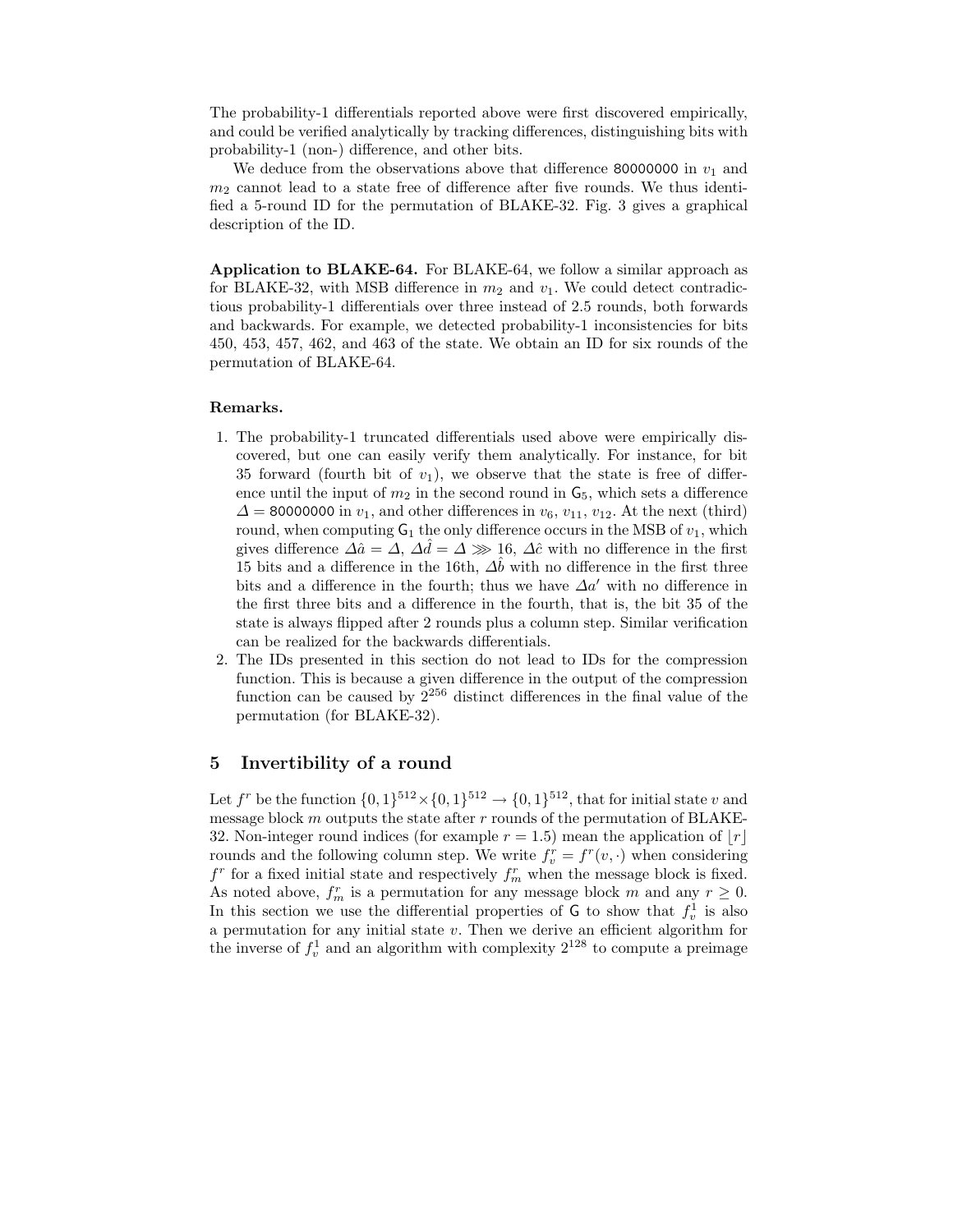of  $f_v^{1.5}$  for BLAKE-32 (a similar method applies to BLAKE-64 in  $2^{256}$ ). This improves the round-reduced preimage attack presented in [5] (whose complexity was respectively 2<sup>192</sup> and 2<sup>384</sup> for BLAKE-32 and BLAKE-64)

#### 5.1 A round is a permutation on the message space

Proposition 9. For any fixed state v, one round of BLAKE (for any index of the round) is a permutation on the message space. In particular,  $f_v^1$  is a permutation.

Proof. We show that if there is no difference in the state, any difference in the message block implies a difference in the state after one round of BLAKE. Suppose that there is a difference in at least one message word. We distinguish two cases:

- 1. No differences are introduced in the column step: there is thus no difference in the state after the column step. At least one of the message words used in the diagonal step has a difference; from Corollary 1, there will be differences in at least two words of the state after the diagonal step.
- 2. Differences are introduced in the column step: from Corollary 2, output differences of the form  $(0,0,0,0)$ ,  $(\Delta,0,0,0)$ ,  $(0,0,0,\Delta)$ , or  $(\Delta,0,0,\Delta')$  are impossible. Thus, after the first column step, there will be a difference in at least one word of the two middle rows (that is, in  $v_4, \ldots, v_{11}$ ). These words are exactly the words used as  $b$  and  $c$  in the calls to  $\mathsf G$  in the diagonal step; from Proposition 4, we deduce that differences will exist in the state after the diagonal step, since  $\Delta b = \Delta c = 0$  is a necessary condition to make differences vanish (see Proposition 4).

We conclude that whenever a difference is set in the message, there is a difference in the state after one round.  $□$ 

The fact that a round is a permutation with respect to the message block indicates that no information of the message is lost through a round and thus can be considered a strength of the algorithm. The same property also holds for AES-128. Note that Proposition 9 says nothing about the injectivity of  $f_v^r$  for  $r \neq 1.$ 

#### 5.2 Inverting one round and more

Without loss of generality, we assume the constants equal to zero, that is,  $k_i = 0$ for  $i = 0, \ldots, 7$  in the description of G. We use explicit input-output equations of G to derive our algorithms.

**Input–output equations for G.** Consider the function  $\mathsf{G}_{s}$  operating at round r on a column or diagonal of the state respectively. Let  $(a, b, c, d)$  be the initial state words and  $(a', b', c', d')$  the corresponding output state words. For shorter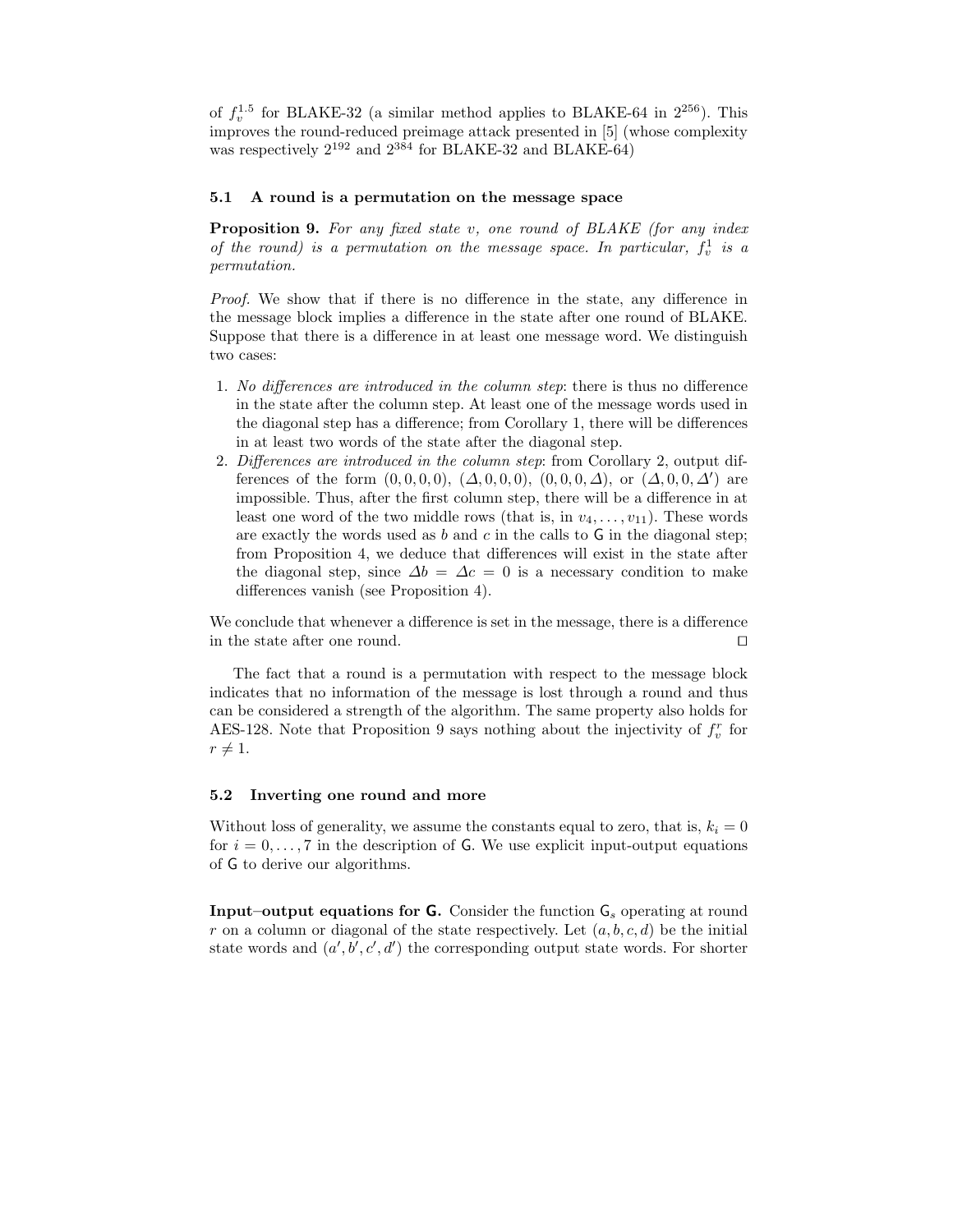notation let  $i = \sigma_r(2s)$  and  $j = \sigma_r(2s+1)$ . Let  $\hat{a} = a+b+m_i$  be the intermediate value of a set at line 1 of the description of G. From line 2 we get  $\hat{a} = (\hat{d} \lll)$ 16) ⊕ d, where  $\hat{d}$  is the intermediate value of d set at line 2. From line 7 we get  $\hat{d} = (d' \lll 8) \oplus a'$  and derive

$$
a = (((d' \lll 8) \oplus a') \lll 16) \oplus d - b - m_i.
$$
\n(1)

(8)

Below we use the following equations that can be derived in a similar way:

$$
a = ((((((b' \lll 7) \oplus c') \lll 12) \oplus b) - c) \lll 16) \oplus d) - m_i - b
$$
  
= a' - ((b' \lll 7) \oplus c') - m\_j - b - m\_i (3)

$$
b = (((b' \lll 7) \oplus c') \lll 12) \oplus (c' - d')
$$
\n(4)

$$
c = c' - d' - ((d' \lll s) \oplus a') \tag{5}
$$

$$
= c' - d' - ((d \oplus (a + b + m_i)) \ggg 16) \tag{6}
$$

$$
d = (((d' \lll 8) \oplus a') \lll 16) \oplus (a' - ((b' \lll 7) \oplus c') - m_j)
$$
\n(7)

$$
a' = ((((((b' \lll 7) \oplus c') \lll 12) \oplus b) - c) \lll 16) \oplus d) + ((b' \lll 7) \oplus c') + m_j
$$

$$
b' = ((( (b \oplus (c' - d')) \ggg 12) \oplus c') \ggg 7)
$$
\n(9)

$$
d' = c' - c - ((d \oplus (a + b + m_i)) \gg 16)
$$
\n(10)

Observe that (1), (2) and (8) allow to determine  $m_i$  and  $m_j$  from  $(a, b, c, d)$  and  $(a', b', c', d')$ . Further, (4) and (5) imply Proposition 6.

We now apply these equations to invert  $f_v^1$  and to find a preimage of  $f_v^{1.5}(m)$ for arbitrary m and v. Denote  $v^i = v_0^i, \ldots, v_{15}^i$  the internal state after i rounds. Again, non-integer round indices refer to intermediate states after a column step but before the corresponding diagonal step. The state  $v^r$  is the output of  $f_{v^0}^r$ .

**Inverting**  $f_v^1$ **.** Given  $v^0$  and  $v^1$ , the message block  $m = (m_0, \ldots, m_{15})$  with  $f_{v^0}^1(m) = v^1$  can be determined as follows:

- 1. Determine  $v_4^{0.5}, \ldots, v_7^{0.5}$  using (4) and  $v_8^{0.5}, \ldots, v_{11}^{0.5}$  using (5).
- 2. Determine  $m_0, \ldots, m_7$  using  $(2), (8),$  and  $(10)$ .
- 3. Determine  $v_0^{0.5}, \ldots, v_3^{0.5}, v_{12}^{0.5}, \ldots, v_{15}^{0.5}$  using  $\mathsf{G}_0, \ldots, \mathsf{G}_3$ .
- 4. Determine  $m_8, \ldots, m_{15}$  using  $(2), (8),$  and  $(10)$ .

This algorithm always succeeds, as it is deterministic. Although slightly more complex than the forward computation of  $f_v^1$ , it can be executed efficiently.

**Preimage of**  $f_{v}^{1.5}(m)$ **.** Given some  $v^0$ , and  $v^{1.5}$  in the codomain of  $f_{v^0}^{1.5}$  (thus, a preimage of  $v^{1.5}$  exists), a message block m with  $f_{v^{0}}^{1.5}(m) = v^{1.5}$  can be determined as follows:

- 1. Guess  $m_8, m_{10}, m_{11}$  and  $v_{10}^{0.5}$ .
- 2. Determine  $v_4^1, \ldots, v_7^1$  using (4) and  $v_8^1, \ldots, v_{11}^1$  using (5),  $v_{12}^1, v_{13}^1$  using (7).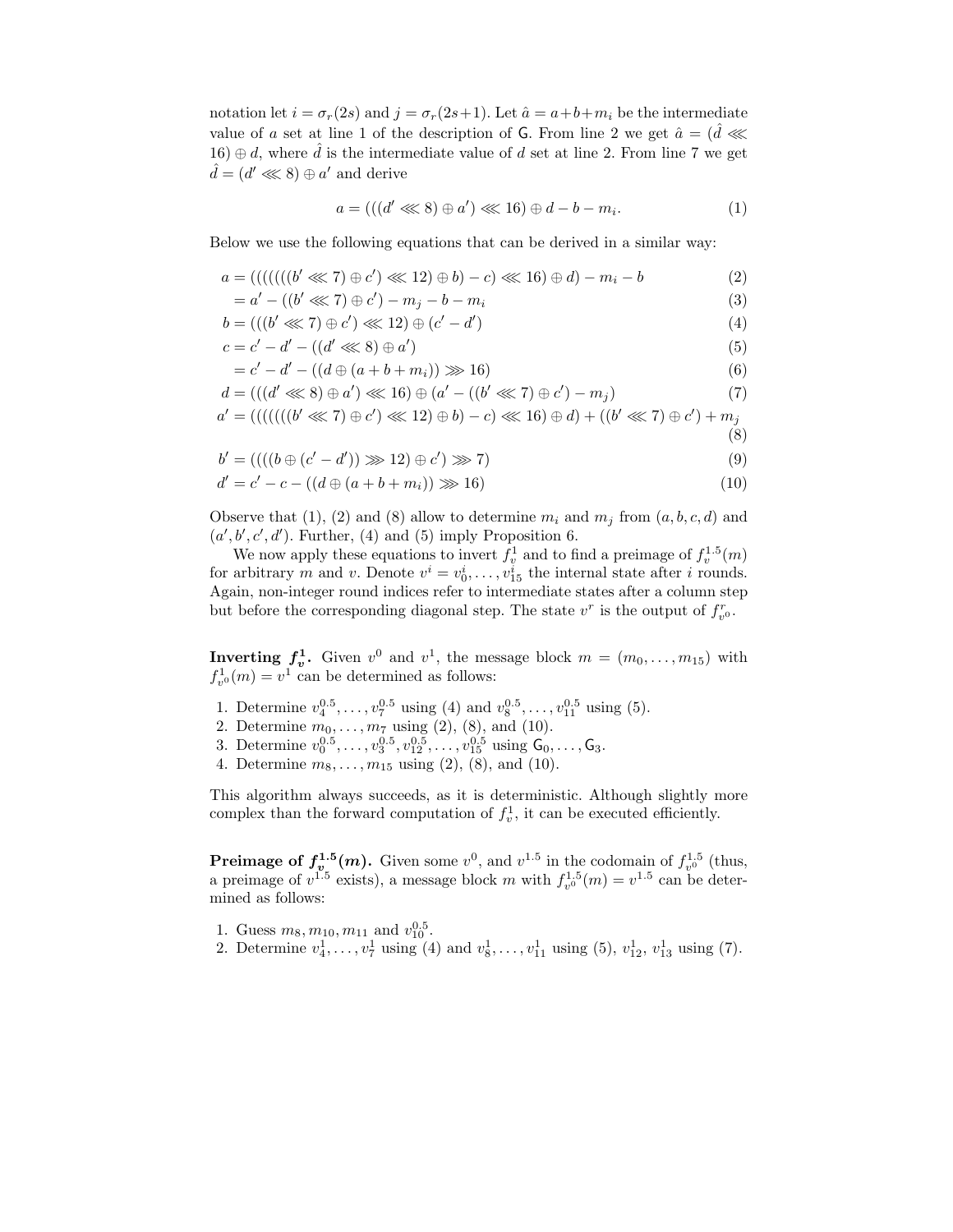- 3. Determine  $v_6^{0.5}$ ,  $v_7^{0.5}$  using (4),  $m_4$  (2),  $v_1^1$  (2),  $v_{14}^{0.5}$  (6),  $v_1^{0.5}$  (3),  $v_{11}^{0.5}$  (5),  $v_{12}^{0.5}$ (2).
- 4. Determine  $v_2^{0.5}$  (5),  $m_5$  (8),  $m_6$  (2),  $v_{15}^1$  (7),  $v_{15}^{0.5}$  (6),  $v_5^{0.5}$  (4),  $v_0^1$  (5),  $m_9$  (8),  $m_{14}$  (2).
- 5. Determine  $v_3^{0.5}$  (5),  $m_7$  (8),  $v_0^{0.5}$  (2),  $v_8^{0.5}$  (5),  $m_0$  (1),  $v_2^{1}$  (5),  $v_{14}^{1}$  (2),  $m_{15}$  (8).
- 6. Determine  $v_4^{0.5}(9), m_1(8), v_9^{0.5}(6), v_3^{1}(8), m_{13}(2), m_2(2), m_3(8), v_{13}^{0.5}(7),$  $m_{12}$   $(2).$
- 7. If  $f_{v0}^{1.5}(m) = v^{1.5}$  output m, otherwise make a new guess.

This algorithm yields a preimage of  $f_v^{1.5}(m)$  for BLAKE-32 after  $2^{128}$  guesses in the worst case. It directly applies to find a preimage of the compression function of BLAKE reduced to 1.5 rounds and thus greatly improves the roundreduced preimage attack of  $[5]$  which has complexity  $2^{192}$ . The method also applies to BLAKE-64, giving an algorithm of complexity  $2^{256}$ , improving on [5]'s  $2^{384}$  algorithm.

There are other possibilities to guess words of m and the intermediate states. But exhaustive search showed that at least four words are necessary to determine the full message block  $m$  by explicit input-output equations.

### 6 Near collisions

In this section, we exploit linearization of the G function, that is, approximation of addition by XOR. This enables us to find near collisions for a variant of BLAKE-32 with four rounds.

### 6.1 Linearizing G

Observe that in G, the number of bits rotated are 16, 12, 8 and 7. Only 7 is not a multiple of 4.

The idea of our attack is to use differences that are invariant by rotation of 4 bits (and thus by any rotation multiple of 4), as 88888888, and try to avoid differences pass through the rotation by 7. We model the compression function in GF(2), where a 1 denotes a difference in the register and 0 means no difference. We linearize the G function by replacing addition with XOR. Further we remove the rotations as the differences we choose are rotation invariant.

#### 6.2 Differential characteristic for near collisions

In our linearized model, we have 16 bits of message and 16 bits of chaining values, hence the search space is  $2^{32}$ , which can be explored exhaustively.

We can further reduce the search space by the condition that no difference passes through rotation by 7 over four rounds of the compression function.

As the model is linear, the whole compression function can be expressed by a bit vector consisting of message and chaining value multiplied by a matrix. We used the program MAGMA to efficiently reduce the search space to  $2<sup>4</sup>$  for a 4-round reduced compression function.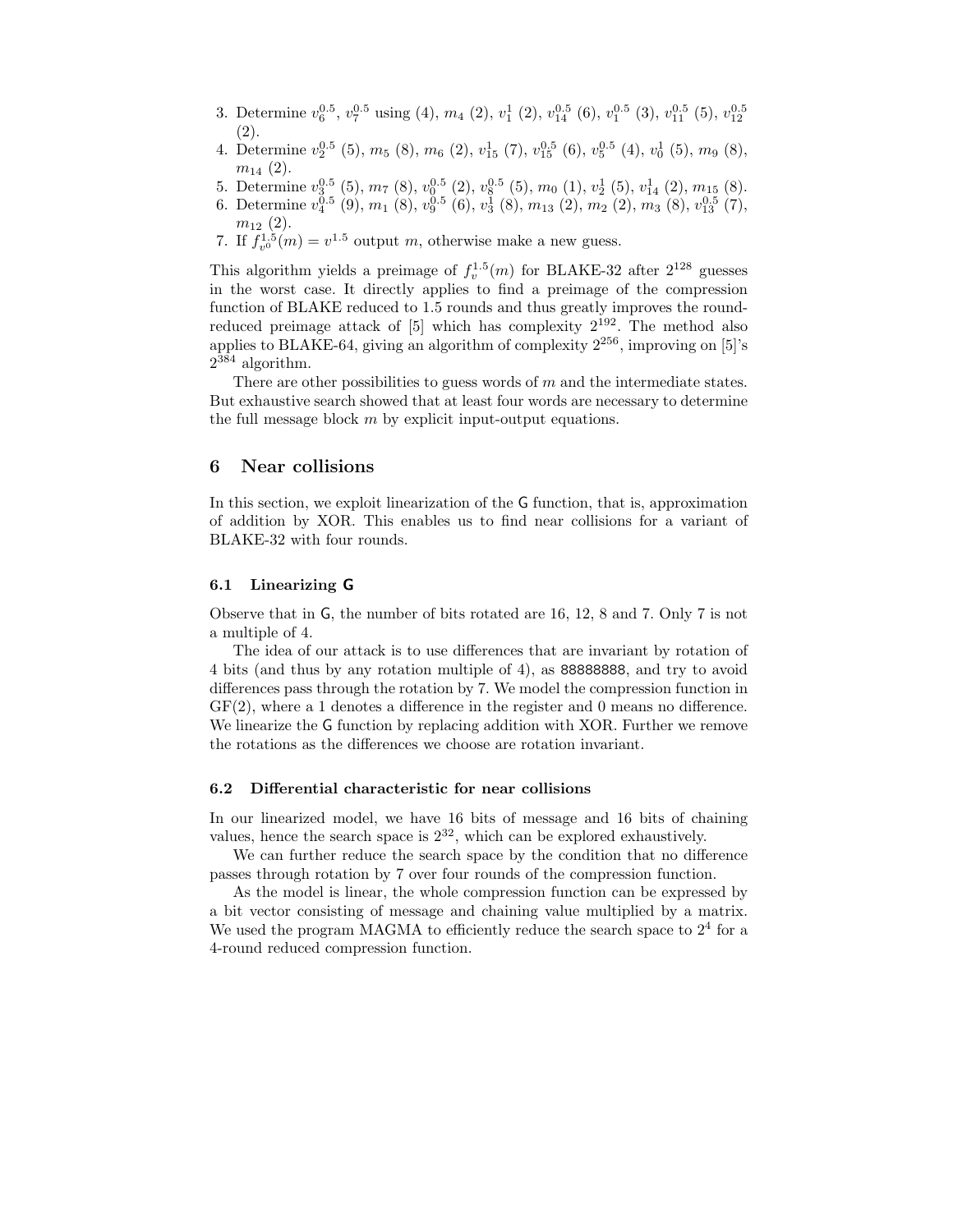Linearizing a difference pattern 8888888 costs  $2<sup>7</sup>$  for each addition. We aim to find those configurations which linearize the addition operation as little as possible. Note that by choosing proper chaining values and messages, we can get the first 1.5 rounds "for free". We did the search, and the configuration with differences in  $m_{11}$  and  $v_0, v_1, v_5, v_6, v_7, v_7, v_{10}, v_{11}, v_{13}, v_{15}$  and starting point at round 6 gives count 6 only. This gives complexity  $2^{42}$ , with no memory requirements. This configuration gives after feedforward final differences in  $h'_1, h'_2, h'_5$ , and  $h'_6$  (assuming no difference in salts).

We thus obtain a near collision on  $(256-40) = 216$  bits (note  $h'_5$  contains 16 bits of difference). Figure 6.2 shows how differences propagate from round 6 to 9. We expect similar methods to apply to any sequence of four rounds, though with different complexities.



Fig. 4. Tracing the differences for near collisions on rounds 6 to 9.

### 6.3 On the extension to more rounds

Consider the linearized model of G, in which we approximate addition by xor, and use the special difference 88888888 (so that differences do not propagate to the final b).

Consider a linearized round, as in §6.1. Since there are 16 chaining variables and 16 message words, hence we have  $2^{16+16}$  different configurations. When we restrict "no difference in output  $b$  of  $\mathbb{G}$ ", the number of good configurations is reduced by a factor 2 when passing each G. Each round function has eight G's. Hence each round reduces the "good configurations" by a factor  $2^8$ . Thus, N rounds reduce the number of good configurations to  $2^{32}/2^{8N} \geq 1$ . Hence four seems to be the maximum possible number of rounds for which our method applies, which was verified by our program. This is also why we need to seek non-linear connectors to give collisions for more rounds.

The 4-round near collision applies to almost all 4-round (i.e. start with any round), however they give different complexity due to different counts for number of linearization, the round 6-9 gives lowest count 6.